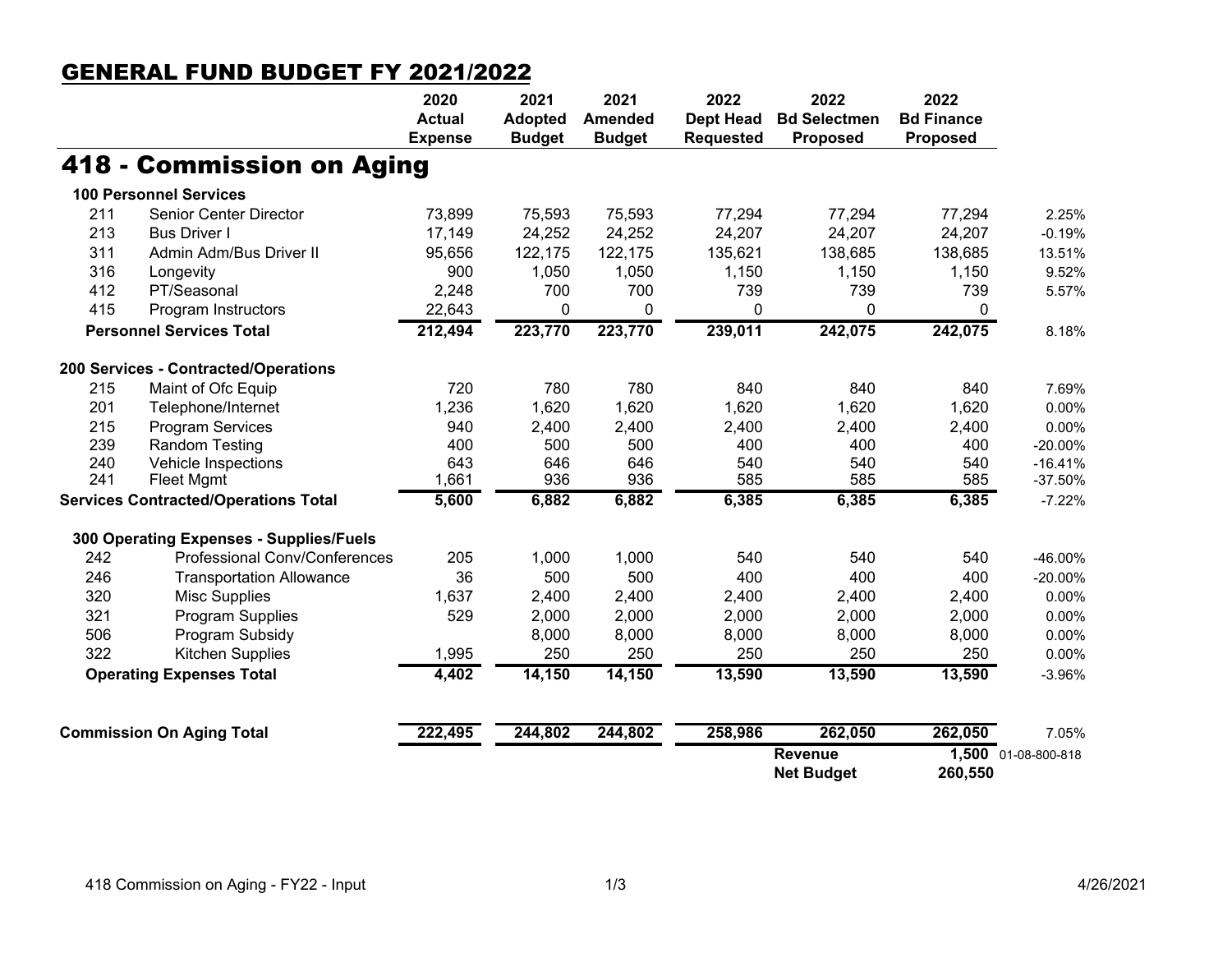## TOWN OF EAST LYME

**Dept No. <sup>418</sup> Budget Input DeptCommission On Aging**

## $\begin{array}{ccc}\n & & \textbf{FY } 2021/2022 \\
\hline\n\end{array}$ <br>418

**26-Apr-21**

| Acct.                         | <b>Account</b><br><b>Description</b>        | 21/22<br><b>Budget</b> | <b>Supporting Description of Activity</b>                                                                                                                                                                                                                                                                                                                          |  |  |  |  |  |  |
|-------------------------------|---------------------------------------------|------------------------|--------------------------------------------------------------------------------------------------------------------------------------------------------------------------------------------------------------------------------------------------------------------------------------------------------------------------------------------------------------------|--|--|--|--|--|--|
| <b>100 Personnel Services</b> |                                             |                        |                                                                                                                                                                                                                                                                                                                                                                    |  |  |  |  |  |  |
| 211                           | Senior Center Director                      | 77,294                 | No scheduled increase at this time. At the top of the pay scale. Includes 2.25% BoS approved COLA.                                                                                                                                                                                                                                                                 |  |  |  |  |  |  |
| 213                           | <b>Bus Driver I</b>                         | 24,207                 | No scheduled increase at this time. At the top of the pay scale.                                                                                                                                                                                                                                                                                                   |  |  |  |  |  |  |
| 311                           | Program Coor/Bus<br>Driver/S.C. Associate   | 138,685                | No scheduled increase at this time as Union Contract not settled. Payroll category is seeing an increase because Program<br>Coordinator position was not funded from Jul20 to Sep20. Additionally, position was not filled from Oct19 (when previous<br>Program Coordinator resigned) to Oct20. BoS updated salaries UPSEU one year contract extension 2.25% COLA. |  |  |  |  |  |  |
| 316                           | Longevity                                   | 1,150                  | 3 employees currently eligible for longevity payments.                                                                                                                                                                                                                                                                                                             |  |  |  |  |  |  |
| 412                           | PT/Seasonal                                 | 739                    | Sight increase due to hourly wage increase for the Recording Secretaries. Commission on Aging Board meetings use a<br>Recording Secretary for minutes.                                                                                                                                                                                                             |  |  |  |  |  |  |
| 415                           | Program Instructors                         | 0                      | Moved this category to the Special Revenue Fund.                                                                                                                                                                                                                                                                                                                   |  |  |  |  |  |  |
|                               | <b>Personnel Services Total</b>             | 242,075                |                                                                                                                                                                                                                                                                                                                                                                    |  |  |  |  |  |  |
|                               | 200 Services - Contracted/Operations        |                        |                                                                                                                                                                                                                                                                                                                                                                    |  |  |  |  |  |  |
| 215                           | Maint of Ofc<br>Equipment                   | 840                    | Using Schedules Plus - annual fee paid every January - \$840<br>Scheduled increase for 2021 by $$10/m$ onth ( $$70 x 12 m$ onths) = \$840                                                                                                                                                                                                                          |  |  |  |  |  |  |
| 201                           | Telephones/Internet                         | 1,620                  | No change. Inclues One Talk app (\$25/month) that allows the Senior Center drivers to use their personal phone to make calls<br>to riders but identifies the call as a specific senior center transportation telephone number and not their personal number as<br>well as the office phone.                                                                        |  |  |  |  |  |  |
| 215                           | <b>Program Services</b>                     | 2,400                  | No change. This amount represents payment for entertainers who average \$200/performance x 10 per year and instruction for<br>programs on a one time basis.                                                                                                                                                                                                        |  |  |  |  |  |  |
| 239                           | <b>Random Testing</b>                       | 400                    | Slight reduction. Only using 4 drivers at this time. Bus drivers for the Senior Center are subject to random drug testing.                                                                                                                                                                                                                                         |  |  |  |  |  |  |
| 240                           | Vehicle Inspection                          | 540                    | DMV required vehicles to be inspected every other year by an independent, DMV recognized, garage in order for the vehicles<br>to be re-registered. 2 vehicles during even years and 1 vehicle during the odd year (\$120). Additionally, the wheel chair lift<br>on each vehicle needs to be inspected annually by a Braun cerfitied garage (\$140 x 3).           |  |  |  |  |  |  |
| 241                           | Fleet Mgmt                                  | 585                    | Slight decrease in Fleet Network software as vendor was changed. Used on Senior Center 3 vehicles. \$16.90/month/vehicle.<br>Will track location of vehicle, speed of vehicle, where it has been and how long it has been there.                                                                                                                                   |  |  |  |  |  |  |
|                               | Services/Contract/Oper Total                | 6,385                  |                                                                                                                                                                                                                                                                                                                                                                    |  |  |  |  |  |  |
|                               | 300 Operating Expenses - Supplies/Fuels     |                        |                                                                                                                                                                                                                                                                                                                                                                    |  |  |  |  |  |  |
| 242                           | Professional<br>Conventions/<br>Conferences | 540                    | Decrease due to most staff members getting their CPR certification in FY20/21. Includes 2 memberships to CT Association of<br>Senior Center Personnel and miscellaneous training fees.<br>3/10/2021                                                                                                                                                                |  |  |  |  |  |  |